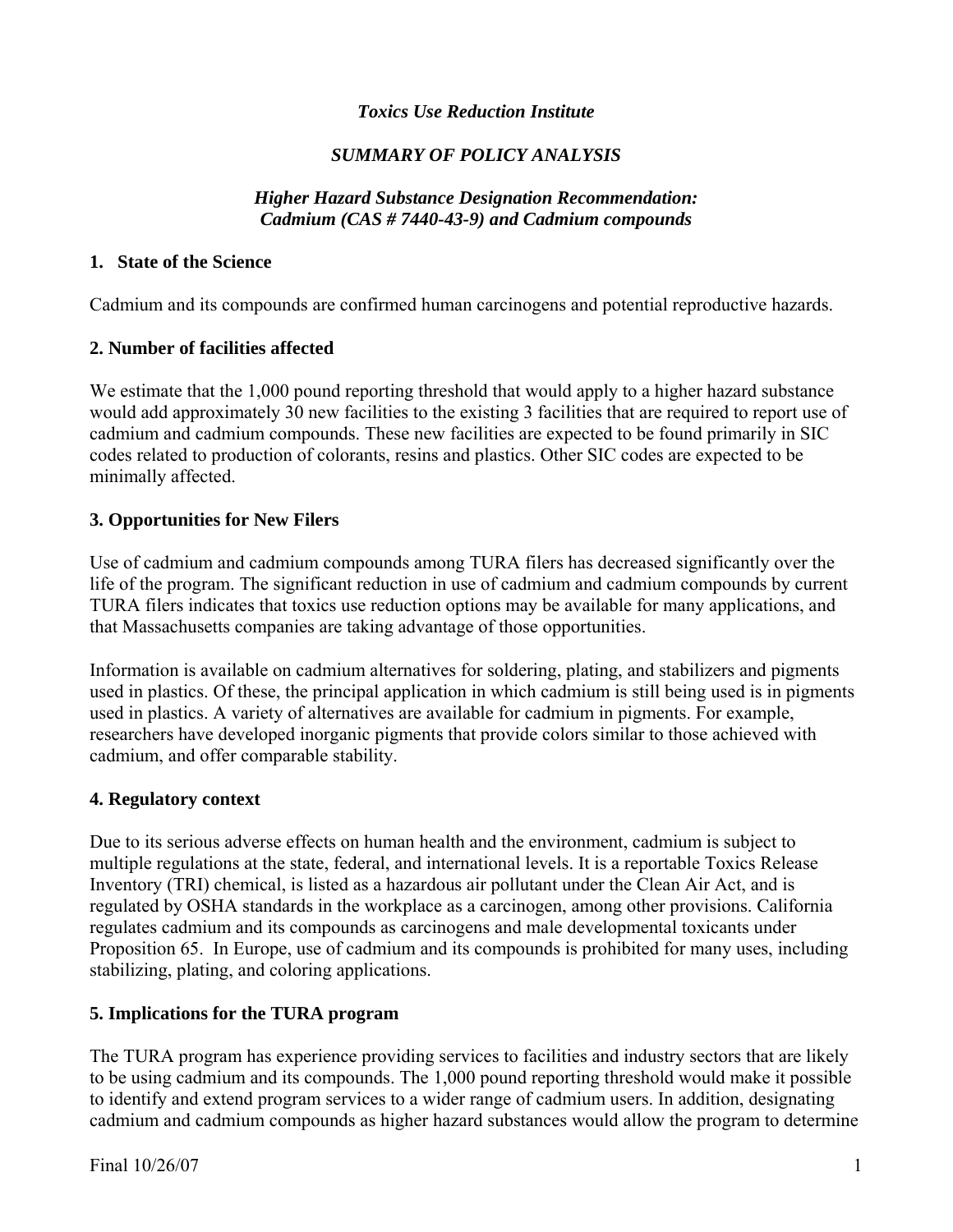the extent to which cadmium is still being used in the Commonwealth. This information, in turn, could help to inform program activities to help users to identify alternatives and toxics use reduction opportunities.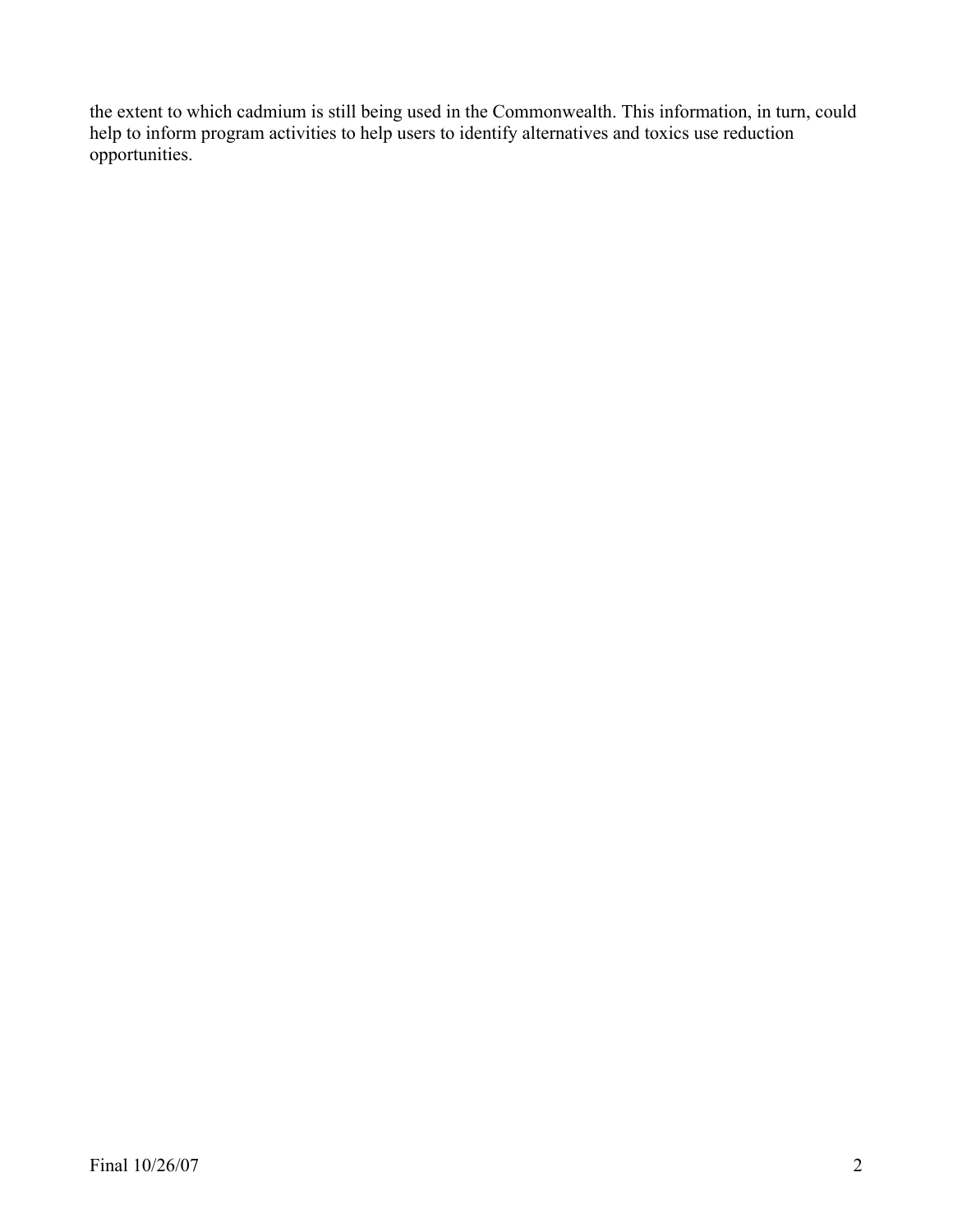### *Toxics Use Reduction Institute*

## *POLICY ANALYSIS*

### *Higher Hazard Substance Designation Recommendation: Cadmium (CAS # 7440-43-9) and Cadmium compounds*

The TURA Science Advisory Board (SAB) has recommended designating cadmium compounds as a higher hazard substance under TURA. The SAB also recommended that the Toxics Use Reduction Institute consider both cadmium and cadmium compounds in its policy analysis. Thus, the following analysis considers both cadmium and cadmium compounds.

If they are designated as higher hazard substances, the reporting threshold for cadmium and its compounds would be lowered to 1,000 lbs/year for companies in TURA-covered sectors with ten or more employees. New companies entering the program under the lower reporting threshold would be required to file annual toxics use reports, pay annual toxics use fees, and develop a toxics use reduction plan every two years. In addition, the TURA program would prioritize cadmium in allocating program resources, ensuring that companies receive targeted assistance in reducing or eliminating use of this chemical.

This policy analysis begins by summarizing the scientific information considered by the Science Advisory Board. It then presents available information on companies that are likely to enter the program as a result of the lower reporting threshold; analyzes opportunities and challenges that are likely to face new filers as they enter the program; and discusses the implications of this policy measure for the TURA program. Based on this analysis, the Toxics Use Reduction Institute recommends that both cadmium and cadmium compounds be designated as higher hazard substances.

## **1. State of the Science**<sup>1</sup>

## *Acute Health Effects2*

• Acute inhalation of cadmium may harm the lungs, causing bronchial and pulmonary irritation. Even one acute exposure at a high concentration can result in long-term impairment of lung function. Acute inhalation of cadmium can also cause nausea, vomiting, and diarrhea. At high concentrations, cadmium is immediately dangerous to life and health.

## *Chronic Health Effects*<sup>3</sup>

- The International Agency for Research on Cancer (IARC) classifies cadmium and cadmium compounds in Group 1 (carcinogenic to humans).
- Cadmium is a potential reproductive and developmental toxicant. In animal studies chronic exposure to cadmium caused low fetal weight and skeletal malformations, and impaired neurological development.
- Inhalation and oral exposure may permanently damage the kidney.

#### *Uncertainty*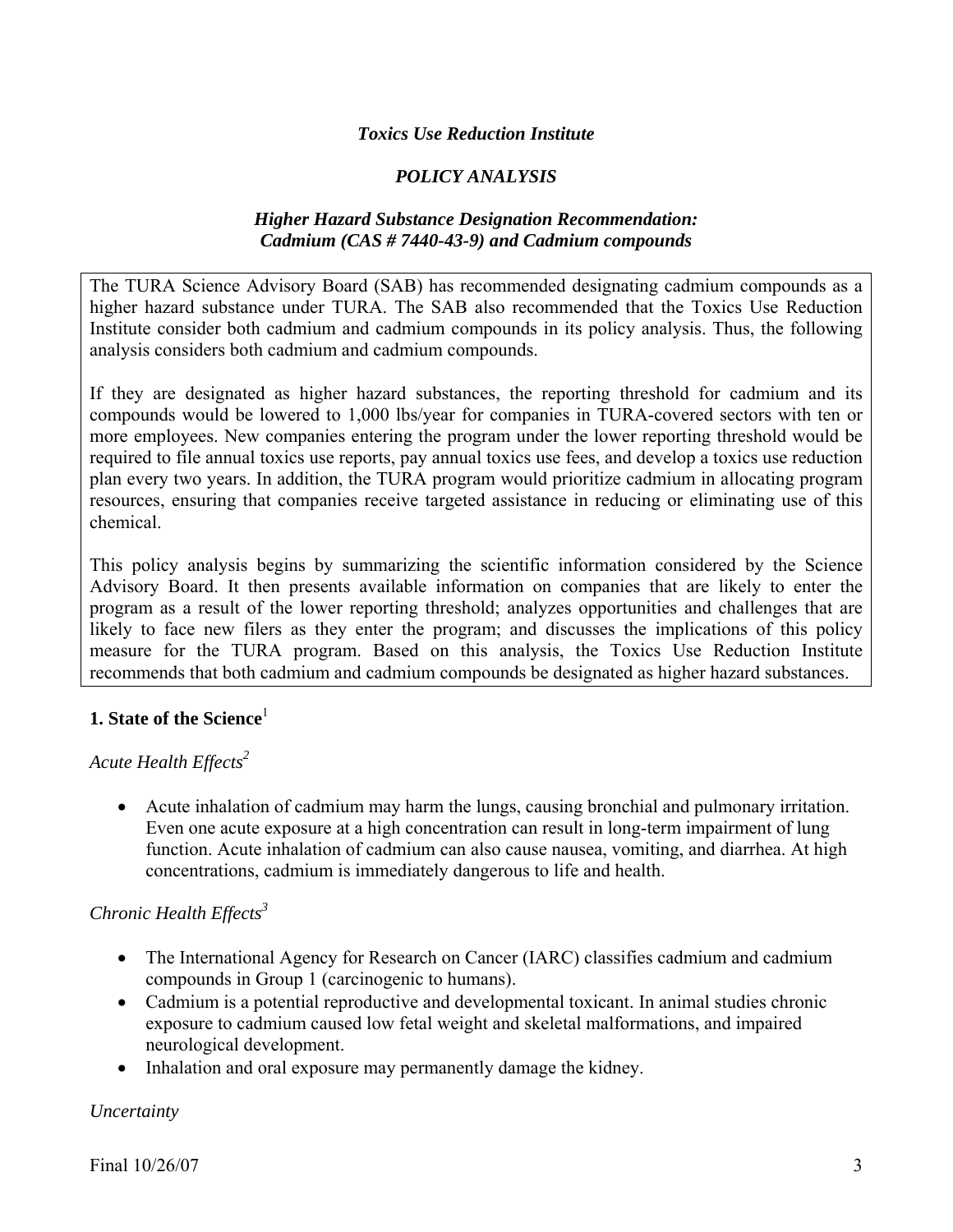• The adverse effects of cadmium and its compounds are well understood. Thus, uncertainty does not play a significant role in our policy analysis for these substances.

## **2. Number of facilities affected**

Cadmium is used in a range of industrial processes and consumer products.

- Historically, cadmium has been used in batteries, pigments, metal coatings, plastics, and some metal alloys.<sup>4</sup>
- Cadmium is used in low melting point and brazing alloys with bismuth, lead and tin. Cadmiumcontaining alloys are used as bearings, solders and copper hardeners in fire detection devices, high-speed machinery, automotive components and nuclear reactor control rods.
- In addition, silver containing cadmium oxide is used as an electrical contact in switches, relays and circuit breakers.<sup>5</sup>
- Historically, cadmium-based stabilizers were used extensively in flexible polyvinyl chloride.
- In plastics formulations, cadmium-based pigments provide brilliant colors in the yellow, orange, and red ranges and do not degrade from exposure to light.

Increasingly, manufacturers of pigments, coating and plating products, plastics, and metal alloys are turning to safer alternatives to reduce costs and comply with regulations.<sup>6</sup>

Historically, Cadmium Compounds have been reported to the TURA program by the following sectors:

| 3081 | Unsupported plastics film and sheet    |  |
|------|----------------------------------------|--|
| 3087 | Custom compound purchased resins       |  |
| 3341 | Secondary nonferrous metals            |  |
| 3357 | Nonferrous wire drawing and insulating |  |
| 3714 | Motor vehicle parts and accessories    |  |
| 3822 | Environmental controls                 |  |

Currently, only two companies file for cadmium compounds and one plating shop files for cadmium. The MassDEP Hazardous Air Pollutant list and TIER II show no additional users.

Based on input from OTA and industry, we have developed the following estimates of expected numbers of new filers:

| <b>SIC Code</b>  | <b>Sector</b>                                              | Number expected to<br>report |
|------------------|------------------------------------------------------------|------------------------------|
| 3087 and<br>2816 | Custom compound purchased resins<br>and inorganic pigments |                              |
| 3089             | Plastics products, not elsewhere<br>classified             | 15                           |
| 3316             | Cold-Rolled Steel Sheet, Strip, and<br><b>Bars</b>         |                              |
| 3341             | Secondary nonferrous metals                                |                              |
| 3357             | Nonferrous wire drawing and<br>insulating                  |                              |
| 3451 $\&$        | Screw machine products; Bolts, nuts,                       |                              |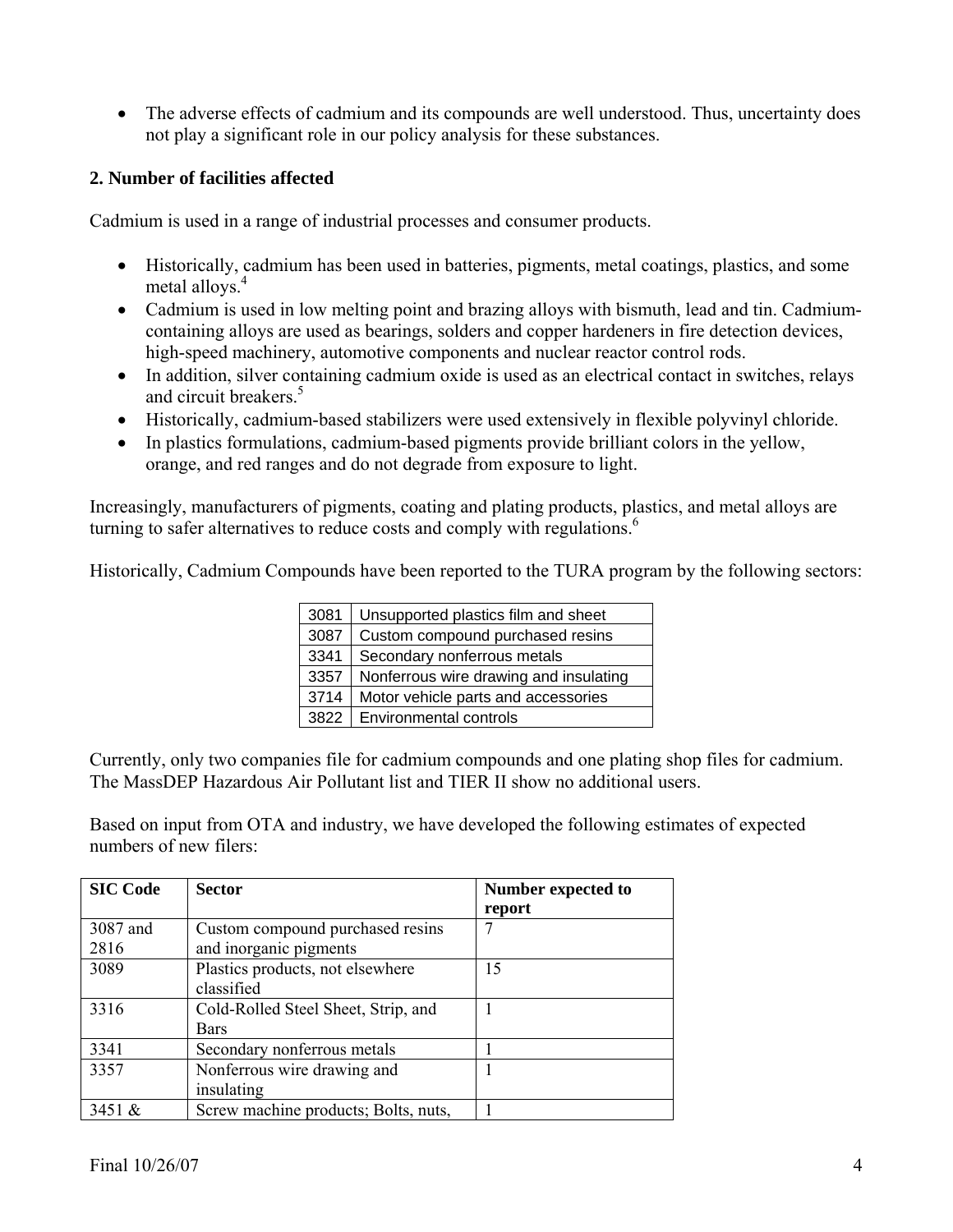| 3452 | screws, rivets $\&$ washers            |  |
|------|----------------------------------------|--|
| 3643 | <b>Current-Carrying Wiring Devices</b> |  |
| 3471 | Plating and Polishing                  |  |

In the resins, pigments and plastics sectors, we have estimated that a small percentage of the many Massachusetts companies in that industry use cadmium compounds in colorants over the 1000 pound threshold, resulting in approximately 21 new filers. An industry contact familiar with the plating industry states that some plating shops are using cadmium compounds, but most would be using them under 1,000 pounds. The Harris Selectory shows 77 platers with more than 10 employees in Massachusetts. However, it is likely only a few of these platers use cadmium compounds above 1,000 lbs/year. Other estimates in the table above are based on the use of cadmium in niche applications in those industries.

Thus, we estimate approximately 30 potential new cadmium compound filers, primarily in SIC 3089 (Plastic Products) and SIC 3087 (Custom Compounded & Plastic Resins). Other SIC codes are expected to be minimally affected.

# **3. Opportunities for New Filers**

## *a. Trends among current filers*

**Cadmium** use among TURA filers has decreased dramatically over the life of the program. In 1990, five companies reported use of a total of 560,292 pounds of cadmium. By 2004, only one company, New Method Plating, was reporting use of 25,058 pounds of cadmium. Firms reported on-site releases of 689 pounds of cadmium in 1990; this dropped to 3 pounds per year in 1994, and to zero in 2003 and 2004.

| Table 1. Massachusetts Cadmium Data:<br>Used and Released in 1990 and 2004 |                      |        |                     |          |
|----------------------------------------------------------------------------|----------------------|--------|---------------------|----------|
| Data -- MA TURA                                                            | Year<br>1990<br>2004 |        | Change in<br>pounds | % Change |
| Cadmium used (pounds)                                                      | 560,292              | 25,058 | $-535,234$          | $-96%$   |
| Cadmium released (pounds)                                                  | 689                  |        | -689                | $-100%$  |

Use of **cadmium compounds** has also decreased. In 1990, a total of 4 firms reported use of cadmium compounds. In 2004, just two firms reported use of cadmium compounds. A number of other firms reported use of cadmium compounds in some of the intervening years. In 1990, TURA filers reported 298,589 pounds of cadmium compounds used. By 2004, this figure had dropped to 172,435 pounds, a 42% decrease.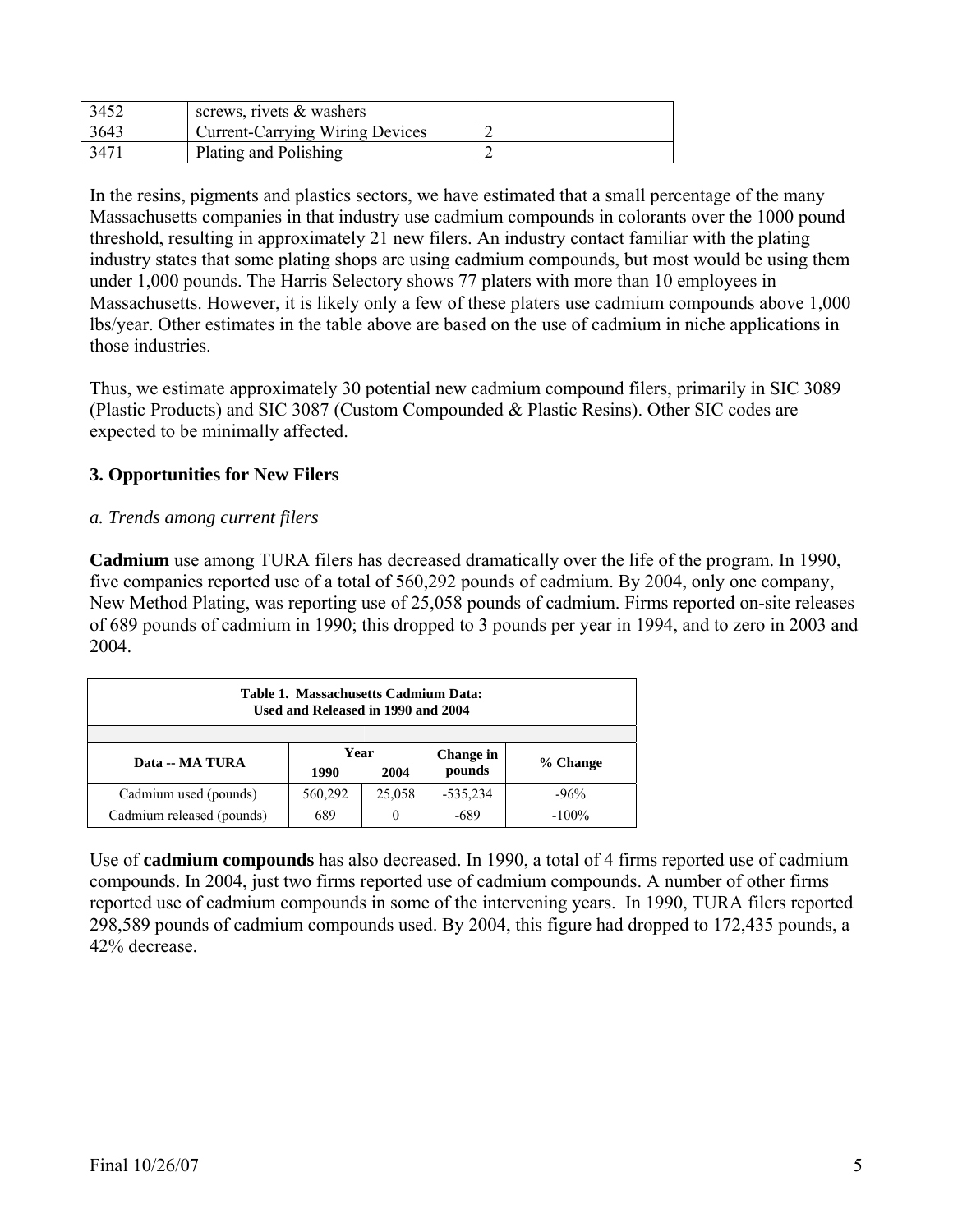| Table 2. Massachusetts Cadmium Compounds Data:<br>Used and Released in 1990 and 2004 |              |         |               |          |  |  |
|--------------------------------------------------------------------------------------|--------------|---------|---------------|----------|--|--|
|                                                                                      |              |         |               |          |  |  |
|                                                                                      | Year         |         | <b>Change</b> | % Change |  |  |
|                                                                                      | 1990<br>2004 |         | (lbs)         |          |  |  |
| Cadmium Compounds used (lbs)                                                         | 298,589      | 172,435 | 126,154       | 42%      |  |  |
| Cadmium Compounds released (lbs)                                                     | 551          | 10      | 541           | 98%      |  |  |

# *b. Availability of alternatives*

The significant reduction in use of cadmium and cadmium compounds by current TURA filers indicates that toxics use reduction options are available for many applications, and that Massachusetts companies are taking advantage of those opportunities.

Substantial information is available on cadmium alternatives for soldering, plating, and stabilizers and pigments used in plastics. Of these, the principal application that continues to be relevant for potential filers within Massachusetts is pigments used in plastics.

In this section, we review information on cadmium alternatives for plating and pigments used in plastics. We do not discuss alternatives in soldering and in stabilizers for plastics, because cadmium has largely been replaced in these applications and is thus no longer a concern.

## i. Plating

For metal plating applications, options include:

- Redesign the production process to eliminate the need for the coating.
- Use a metal deposition technology that does not require a plating bath (e.g. vapor-deposited aluminum).
- If these alternatives are not viable due to required surface characteristics or cost, zinc-based alloys (e.g. zinc-nickel or zinc-cobalt) in acid or alkaline baths offer alternatives in a variety of applications.

The ability to replace a cadmium coating with a zinc-based alloy depends on the specific characteristics required.

Metallic-ceramic coatings, using zinc, aluminum, or alloys of these metals, possess the corrosion resistance characteristic of cadmium without the same environmental issues, although often at a higher cost. Metallic-ceramic coatings have successfully replaced cadmium in more expensive military applications, including landing gear axles of modern aircraft, gas-turbine-engine compressor sections, and allied parts.<sup>7</sup> Replacing cadmium for plating of fasteners in military and aerospace applications may pose difficulties due to the unique requirements of those applications. Aluminum-molybdenum coatings have been investigated as a possible alternative to cadmium in applications with specialized requirements, such as aerospace applications.<sup>8</sup>

ii. Pigments in plastic products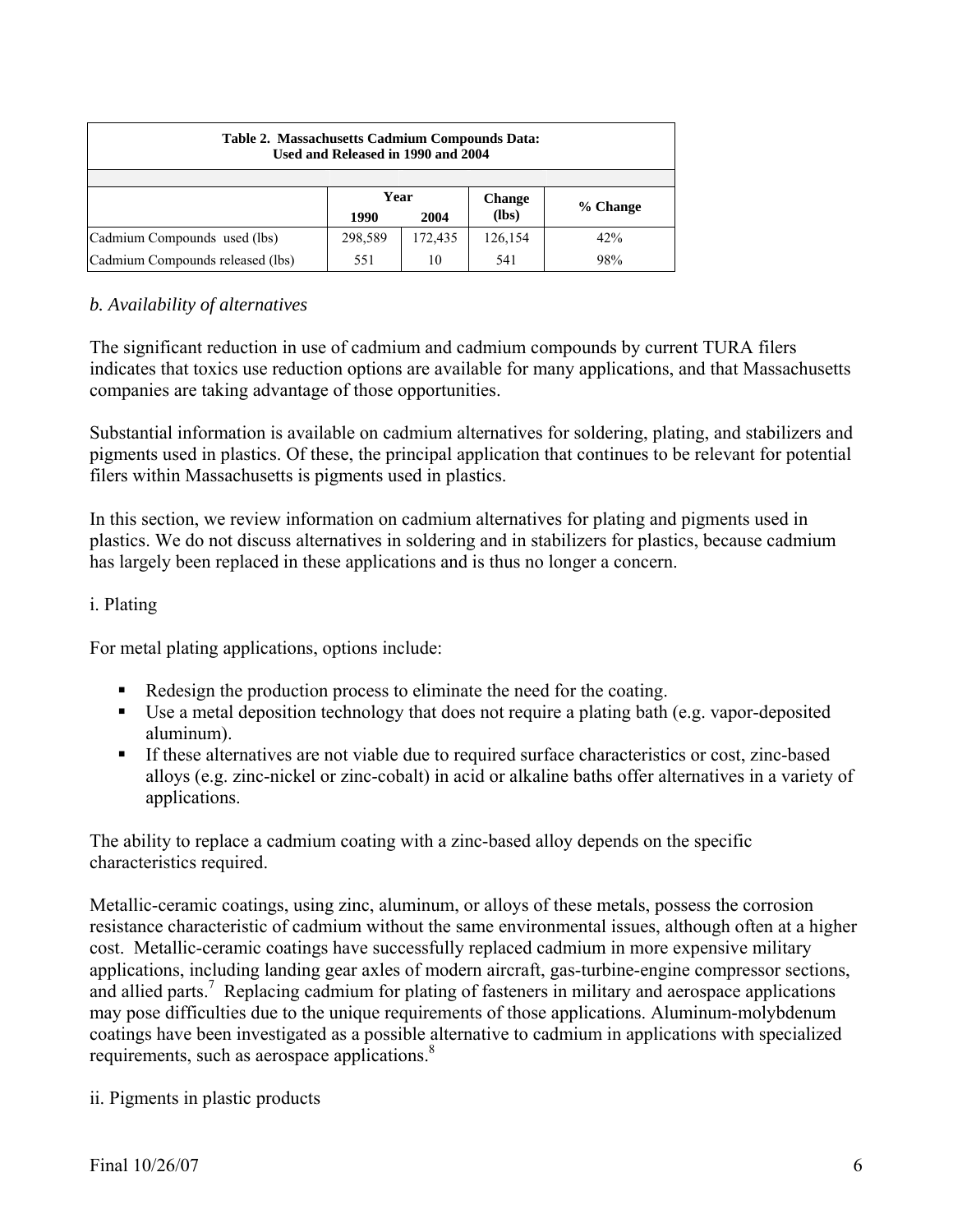A variety of alternatives are available for cadmium in pigments. Some alternatives also pose significant health and environmental hazards, while others are superior from a health and environmental perspective. Alternatives include inorganic pigments based on acid solutions of synthetic oxonitrides<sup>9</sup>; iron oxide pigments<sup>10</sup>; bismuth vanadate pigments<sup>11</sup>; organic/inorganic pigment blends using titanium dioxide, mixed metal oxide titanites, and/or iron oxide; rutile tin zinc compounds; and others.12 As early as the beginning of the 1990s, many firms found that they were able to replace cadmium in the majority of pigments in which it had been used previously. Increasingly, manufacturers are shifting away from, or eliminating completely, the use and production of heavymetal-free colorants.<sup>13</sup>

# iii. Implementation: Opportunities and challenges

Historically, facilities have sometimes been confused about how to report metals and metal compounds. As part of the compliance assistance offered with the lower reporting threshold, it will be important to conduct outreach to ensure that facilities are distinguishing accurately between cadmium and cadmium compounds for reporting purposes.

# **4. Regulatory context**

Due to their serious adverse effects on human health, cadmium and its compounds are subject to multiple regulations at the state, federal, and international levels.

| <b>EPCRA</b> | Reportable under TRI <sup>14</sup>                                                                                                                                          |
|--------------|-----------------------------------------------------------------------------------------------------------------------------------------------------------------------------|
|              | Subject to Tier II reporting requirements                                                                                                                                   |
| CAA          | Hazardous air pollutant<br>$\bullet$                                                                                                                                        |
| <b>RCRA</b>  | Hazardous constituent; "Cadmium is a hazardous waste<br>$\bullet$<br>under the Resource Conservation and Recovery Act<br>(RCRA) under several circumstances." <sup>15</sup> |
| Occupational | The OSHA permissible exposure limit (PEL) for airborne<br>$\bullet$                                                                                                         |
| exposures    | exposure to cadmium for an eight-hour work shift is 5                                                                                                                       |
|              | $\mu$ g/m <sup>3</sup> . For certain applications, the PEL is higher,                                                                                                       |
|              | reflecting the different challenges and costs of reducing                                                                                                                   |
|              | cadmium exposures across manufacturing processes. <sup>16</sup>                                                                                                             |
|              | OSHA includes cadmium on its list of known human<br>carcinogens <sup>15</sup>                                                                                               |
|              | "The National Institute for Occupational Safety and                                                                                                                         |
|              | Health recommends that exposure not exceed the lowest<br>feasible level." <sup>17</sup>                                                                                     |
| <b>SDWA</b>  | MCL set at $0.005$ mg/L                                                                                                                                                     |
| <b>CWA</b>   | Priority pollutant                                                                                                                                                          |
| <b>FDA</b>   | "The Food and Drug Administration (FDA) limits the<br>amount of cadmium in food colors to 15 parts per million<br>$(15 \text{ ppm})$ ." <sup>18</sup>                       |
|              |                                                                                                                                                                             |

| Massachusetts:<br><b>Occupational</b> | Subject to Right-to-Know requirements <sup>19</sup> |  |
|---------------------------------------|-----------------------------------------------------|--|
|---------------------------------------|-----------------------------------------------------|--|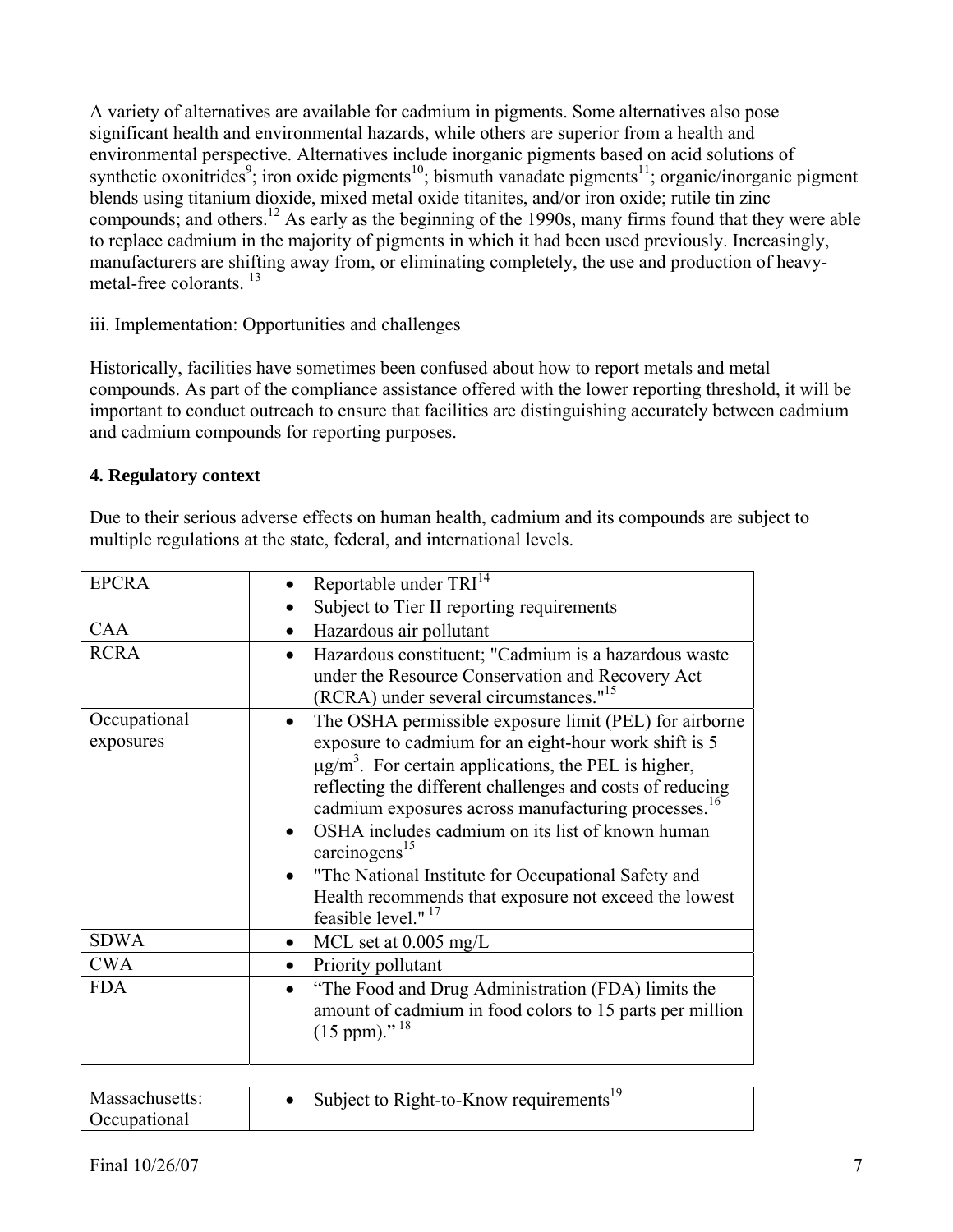| Massachusetts:<br>Environmental $\&$<br>Public Health | • Ambient air guidelines for cadmium: $^{20}$<br>o Threshold Effects Exposure Limit (TEL) 0.003<br>$\mu$ g/m <sup>3</sup> (24-hour average)<br>o Allowable Ambient Limit (AAL) at 0.001 $\mu$ g/m <sup>3</sup><br>(annual average)                                           |
|-------------------------------------------------------|------------------------------------------------------------------------------------------------------------------------------------------------------------------------------------------------------------------------------------------------------------------------------|
|                                                       | • Drinking water standard (acceptable daily intake over a<br>lifetime exposure) is 0.005 mg/L (identical to the MCL at<br>the federal level, under SDWA). <sup>21</sup><br>• Cadmium is also regulated under the Massachusetts<br>Hazardous Waste regulations. <sup>22</sup> |

*Other state regulations of interest:* 

 Cadmium and cadmium compounds are regulated as carcinogens, and cadmium is regulated as a male developmental toxicant, under California's Safe Drinking Water and Toxics Enforcement Act of 1986 (Proposition 65).<sup>23</sup>

# *International*

- $\blacksquare$  Europe:
	- o The Dangerous Substances Directive (76/769/EEC) restricts or prohibits many uses of cadmium. The Directive prohibits the use of cadmium and its compounds to give color to finished products made of polyvinyl chloride (PVC), polyurethane, and many other materials; in paints; as a stabilizer in PVC products including packaging materials, office or school supplies, furniture fittings, floor and wall coverings, insulation for electrical wiring, and others (except where required for safety reasons); and for plating metallic products or components in a variety of sectors. In addition, those cadmium compounds that are listed as carcinogens are restricted for use in "substances and preparations placed on the market for sale to the general public."<sup>24</sup>
	- o Cadmium is one of the six chemicals regulated under the Restriction on Hazardous Substances (RoHS), which applies to electrical and electronic equipment.<sup>25</sup> Under RoHS, the maximum allowable concentration of cadmium by weight in a homogeneous material is 0.01%.
	- o The European Union limits the amount of cadmium metal in a finished plastics product or component to  $0.01\%$  by mass of the polymer.<sup>26</sup>
- Sweden has more extensive regulations on cadmium than the current EU restrictions.
	- o Sweden has a stated goal of a "Non-Toxic Environment," defined as an environment that is "free from man-made or extracted compounds and metals that represent a threat to human health or biological diversity."<sup>27</sup> One of the interim targets for achieving this goal states that "Newly manufactured finished products should as far as possible be free from: mercury by 2003, and cadmium and lead by  $2010.^{228}$
	- o The use of cadmium and its compounds for surface treatment, as a stabiliser, and as a coloring agent have been prohibited in Sweden since 1982. Sweden also prohibits "professional marketing and supply of goods which have been surface-treated with a cadmium substance or contain a cadmium substance as stabiliser or colouring agent, as well as import of such goods from countries outside of the European Union.<sup>729</sup>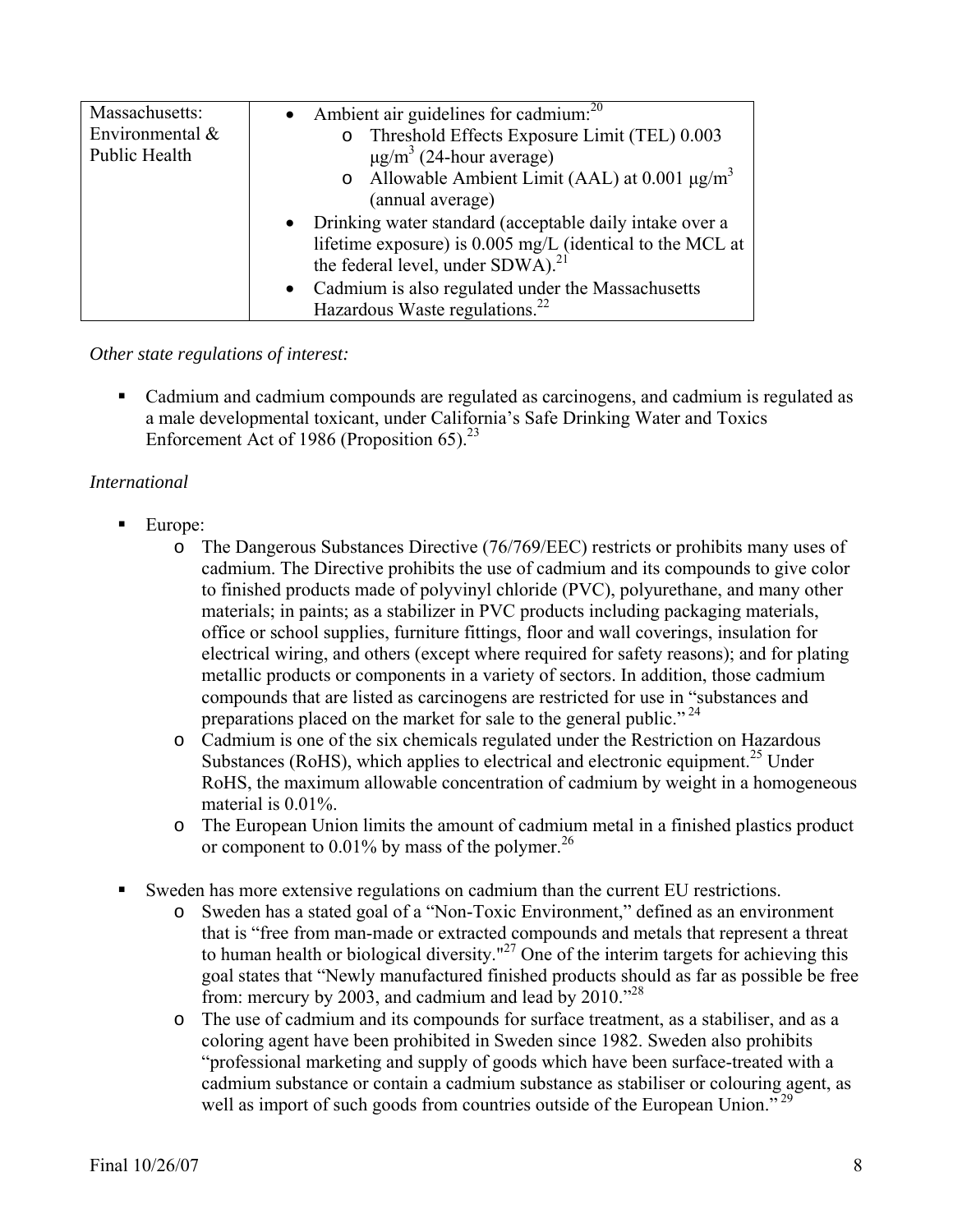- o Sweden also restricts cadmium in fertilizers.
- Cadmium is also regulated under China's regulation of hazardous substances in electrical and electronic equipment, commonly known as China RoHS. $^{30}$

# **5. Implications for the TURA program**

Existing TURA filers have made significant progress in reducing or eliminating use of cadmium and its compounds. The TURA program has experience providing services to facilities working to reduce or eliminate use of cadmium and its compounds. Designating cadmium as a higher hazard substance would also help the program to determine the extent to which cadmium is still being used in the Commonwealth. This information, in turn, could help to inform program activities to help users identify alternatives and toxics use reduction opportunities.

There would be some additional cost to companies that would begin reporting cadmium and cadmium compounds based on a the lower reporting thresholds, including preparing annual toxics use reports and biennial toxics use reduction plans, and paying toxics use fees. The average base fee paid by TURA filers in 2006 was \$3,425. However, many of the new filers for cadmium would likely be facilities with fewer than 50 employees. The base fee for this size facility is \$1,850. Some filers would not be new to the program and already pay a base fee, but would begin to pay a per chemical fee of \$1,100.

Assuming that the lower reporting threshold brings in 30 facilities that are not already reporting under TURA, the additional cost in fees to filers (and revenue to the program) could range from \$88,500 (30 small companies reporting cadmium only) to \$135,750 (30 average sized companies reporting cadmium only). If some of the facilities that begin filing for cadmium under the lower reporting threshold are already TURA filers, there would be less cost to these filers since they already pay a base fee.

## **6. Summary**

Cadmium is recognized as a priority toxic chemical, and is subject to multiple regulations, at the national and international levels. Due in part to increasingly stringent regulations, many former cadmium users have shifted to safer alternatives. By lowering the reporting threshold for cadmium and cadmium compounds, the TURA program can help to ensure that Massachusetts facilities remain in the forefront of the effort to switch to safer substitutes, and minimize their use of cadmium and cadmim compounds in those uses for which substitutes are unavailable.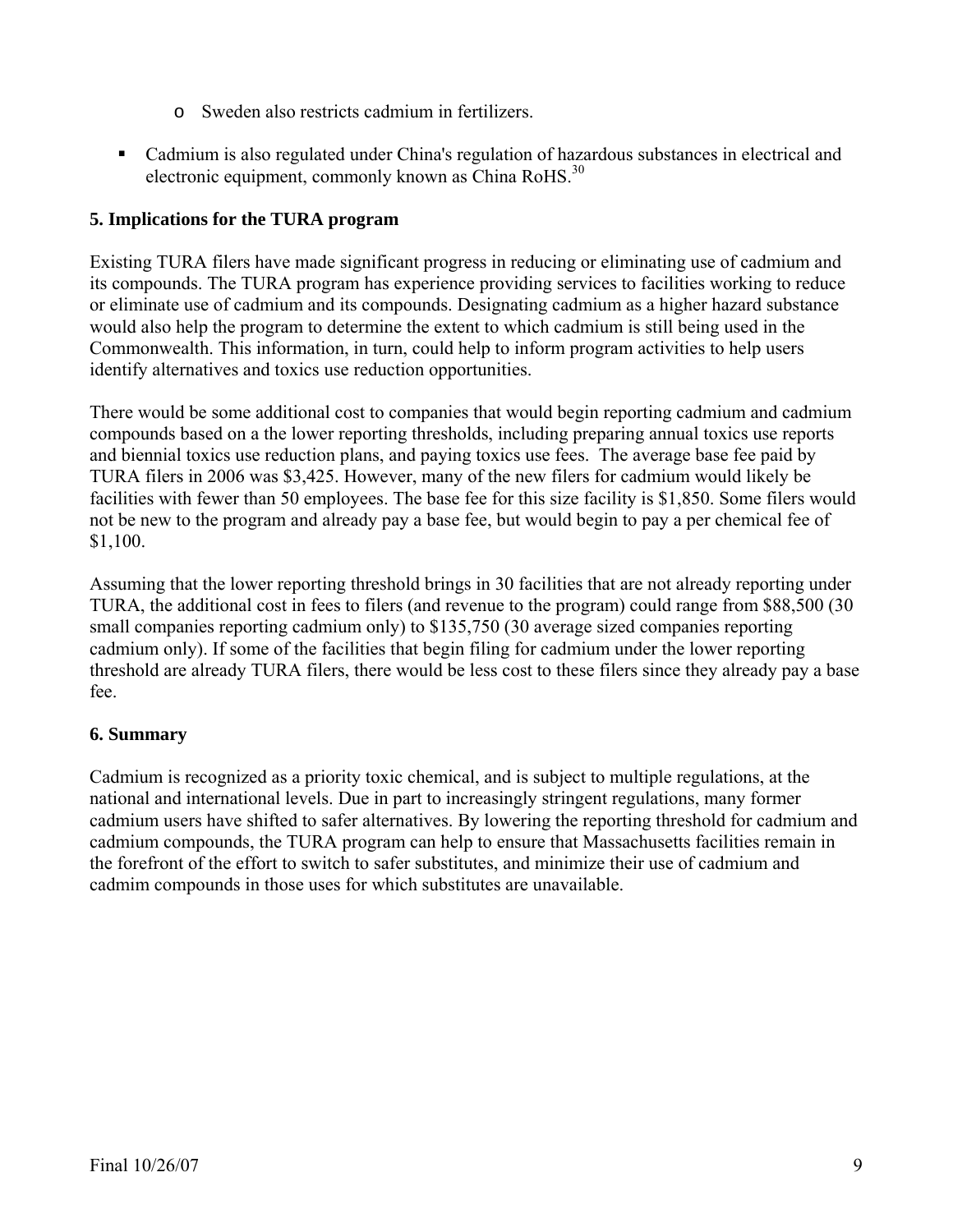|  |  | Appendix A: Data the SAB considered for Cadmium Compounds |  |
|--|--|-----------------------------------------------------------|--|
|  |  |                                                           |  |
|  |  |                                                           |  |

| <b>International Agency for</b>  | Group 1 (carcinogenic to     |
|----------------------------------|------------------------------|
| <b>Research on Cancer (IARC)</b> | humans)                      |
| <b>Developmental Toxicity*</b>   | Listed on Proposition 65 as  |
|                                  | developmental toxicant       |
| <b>Reproductive Toxicity</b>     | Listed on Proposition 65 as  |
|                                  | male reproductive toxicant*; |
|                                  | Category 2 reproductive      |
|                                  | toxicant on EU list          |
| <b>Mutagenicity</b>              | EU Category 2                |
| LD50                             | Oral rat 88 mg/kg            |
| LC50                             | $2.08 \text{ mg/m}$          |
| <b>Reference Dose*</b>           | .00005 mg/kg/day water       |
|                                  | .3 mg/kg/day food            |
| <b>ACGIH Threshold Limit</b>     | .01 mg/m $3$                 |
| Value (time weighted             |                              |
| average)*                        |                              |
|                                  |                              |
| <b>Bioconcentration factor*</b>  | 366                          |
| <b>ATSDR Minimum Risk</b>        | $0.002$ mg/kg/day            |
| Level*: Chronic oral             |                              |

Unless otherwise noted, Cadmium chloride was the representative cadmium compound.

\* Data for Cadmium was used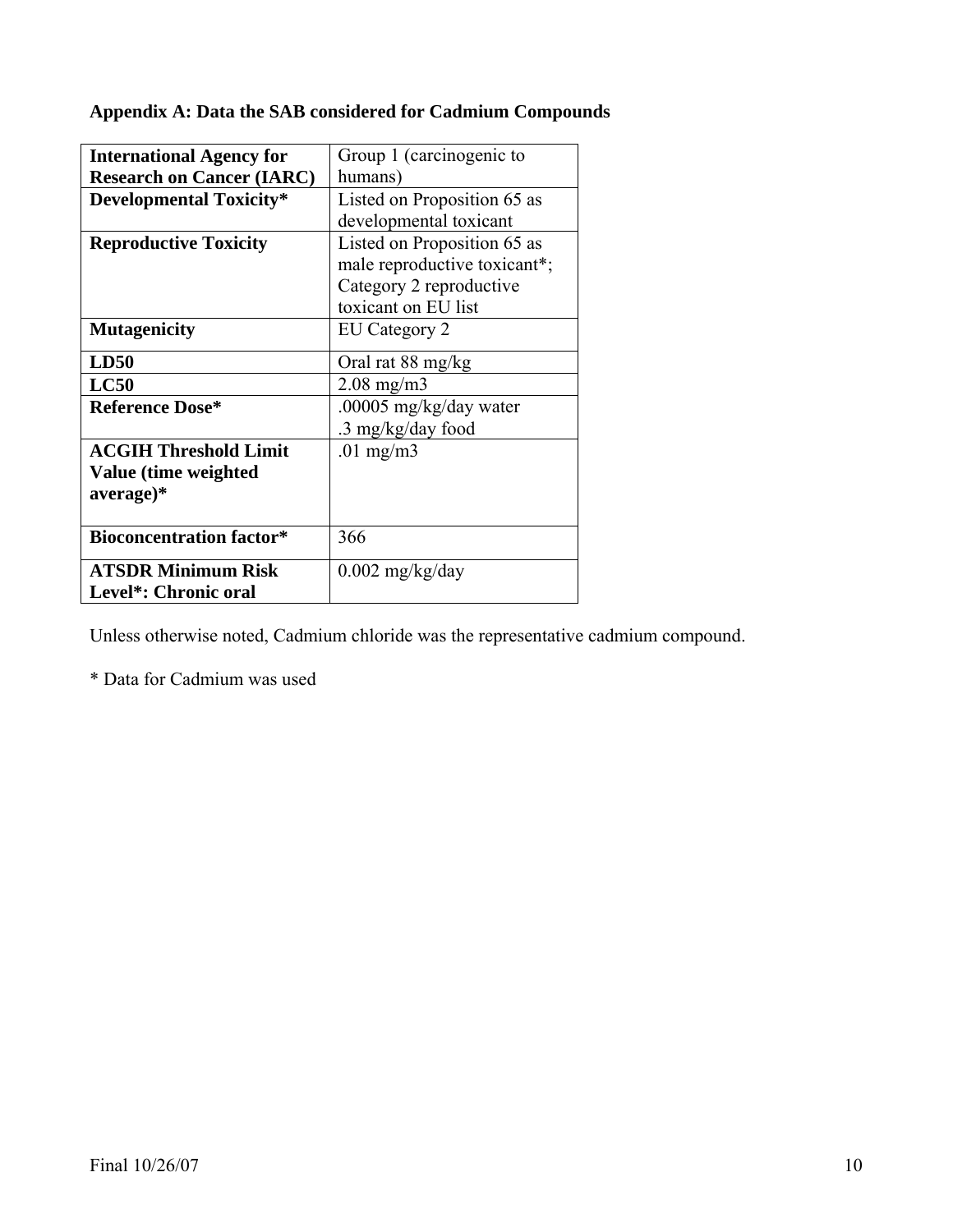### **Appendix B: Glossary of Regulatory Terms**

| <b>ACGIH</b>   | American Conference of Governmental Industrial Hygienists                     |
|----------------|-------------------------------------------------------------------------------|
| CAA            | Clean Air Act                                                                 |
| <b>CERCLA</b>  | Comprehensive Environmental Response, Compensation, and Liability Act         |
| <b>CWA</b>     | Clean Water Act                                                               |
| <b>EPCRA</b>   | Emergency Planning and Community Right to Know Act                            |
| <b>FDA</b>     | Food and Drug Administration                                                  |
| LC50           | Lethal Concentration (lethal to 50% of test animals in specified time period) |
| LD50           | Lethal Dose (lethal to 50% of test animals in specified time period)          |
| <b>MCL</b>     | Maximum Contaminant Level                                                     |
| <b>NIOSH</b>   | National Institutes of Occupational Safety and Health                         |
| <b>OSHA</b>    | Occupational Safety and Health Administration                                 |
| <b>RCRA</b>    | Resource Conservation and Recovery Act                                        |
| SARA           | Superfund Amendments and Reauthorization Act                                  |
| SDWA           | Safe Drinking Water Act                                                       |
| Tier II        | Chemical inventory reporting requirements for facilities subject to EPCRA     |
| <b>TRI</b>     | <b>Toxic Release Inventory</b>                                                |
| <b>TWA-PEL</b> | Time-weighted average - Permissible Exposure Limit                            |
| <b>TWA-REL</b> | Time-weighted average – Recommended Exposure Limit                            |
| <b>TWA-TLV</b> | Time-weighted average - Threshold Limit Value                                 |

<sup>&</sup>lt;sup>1</sup> Unless otherwise noted, for this discussion of health effects, "cadmium" encompasses both cadmium and its compounds.<br><sup>2</sup> Toxics Use Beduction Institute, "Messeehusetts Chamical Feet Sheet: Cedmium and Cedmium Compounds

<sup>&</sup>lt;sup>2</sup> Toxics Use Reduction Institute, "Massachusetts Chemical Fact Sheet: Cadmium and Cadmium Compounds."  $3$  Toxics Use Reduction Institute, "Massachusetts Chemical East Sheet: Cadmium and Cadmium Compounds."

<sup>&</sup>lt;sup>3</sup> Toxics Use Reduction Institute, "Massachusetts Chemical Fact Sheet: Cadmium and Cadmium Compounds."<br><sup>4</sup> A sonay for Toxic Substances and Disease Bosistry, "Dublic Health Statement for Cadmium" Iuly 1000, Ayei

<sup>&</sup>lt;sup>4</sup> Agency for Toxic Substances and Disease Registry, "Public Health Statement for Cadmium," July 1999. Available at http://www.atsdr.cdc.gov/toxprofiles/phs5.html, viewed July 2007.

Toxics Use Reduction Institute, "Massachusetts Chemical Fact Sheet: Cadmium and Cadmium Compounds." 6

Toxics Use Reduction Institute, "Massachusetts Chemical Fact Sheet: Cadmium and Cadmium Compounds." 7 Davis, et al, 1994, p. 119.

<sup>8</sup> M. Bielawski, "Development of Unbalanced Magnetron Sputtered Al-Mo Coatings for Cadmium Replacement," *Surface Coatings and Technology* 179 (2004), pp. 10-17.

<sup>&</sup>lt;sup>9</sup> Andrew Wood, "Cadmium-free Inorganic Pigments," *Chemical Week* 162: 18, p. 39 (2000); Jansen, M. & Letschert, H. P.<br>Inorganic vellow-red pigments without toxic metals. Nature 404, pp. 980 - 982 (2000).

<sup>&</sup>lt;sup>10</sup> Colorants," in *Encyclopedia of Polymer Science and Technology*.<br><sup>11</sup> H. Endriss and M. Haid, "Bismuth Vanadate Pigments," *Kunststoffe Plast Europe* 86:4 (April 1996), pp. 538-540.<br><sup>12</sup> Helen Hatcher et al., "Provid

<sup>(</sup>January 2004), pp. 60-62.

<sup>13</sup> See, for example, "Chromatics to discontinue production of heavy metal-based colorants," *The Wire Association International* 39:10 (October 2006), p. 14; "Bruce M. Mulholland (Hoechst Celanese Corporation), "Cadmium Free Colored Engineering Plastics for the Automotive Industry," *ANTEC 1994* (Annual Technical Conference, Society of Plastics Engineers), pp. 2529-2532.<br><sup>14</sup> List of TRI Chemicals available at http://www.epa.gov/tri/chemical/index.htm.

<sup>&</sup>lt;sup>15</sup> ATSDR, Toxicological Profile for Cadmium (July 1999), available at http://www.atsdr.cdc.gov/toxprofiles/tp5-c7.pdf (Chapter 7: Regulations and Advisories).

<sup>&</sup>lt;sup>16</sup> OSHA, 1910, subpart Z, 1910.1027, available at http://www.osha.gov/SLTC/carcinogens/standards.html.<br><sup>17</sup> ATSDR, Toxicological Profile for Cadmium (July 1999), available at http://www.atsdr.cdc.gov/toxprofiles/tp5-c7.

<sup>(</sup>Chapter 7: Regulations and Advisories).

<sup>&</sup>lt;sup>18</sup> ATSDR ToxFAQs for Cadmium, June 1999, available at http://www.atsdr.cdc.gov/tfacts5.html.